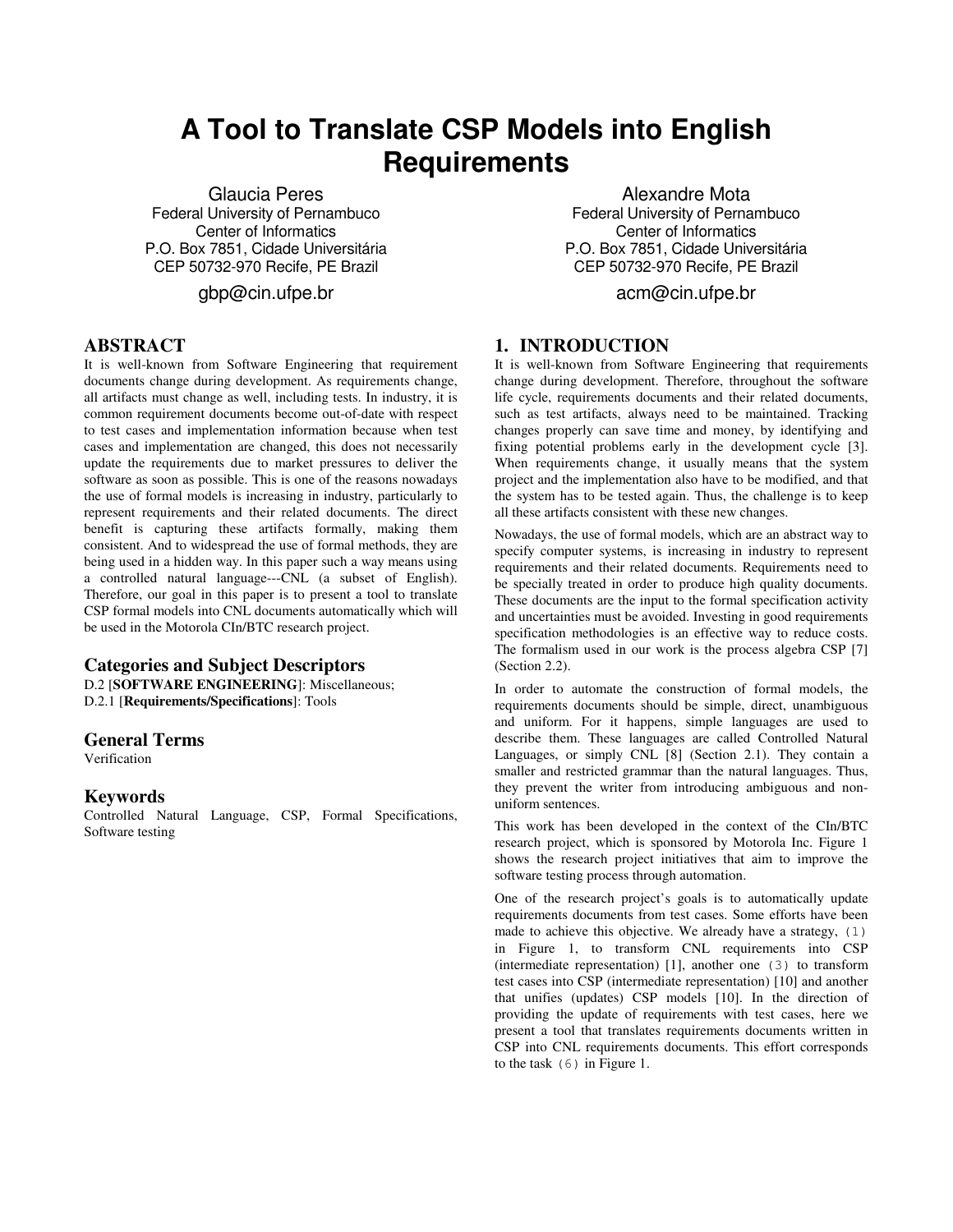Therefore, the main contribution of our work is a tool to translate CSP models into requirements documents written in an English CNL (Section 3).



**Figure 1 Motorola's research project overview** 

## **2. BACKGROUND**

In this section, we present a brief overview about the Controlled Natural Language and the CSP specification language.

## **2.1 The Controlled Natural Language**

Controlled Natural Language (CNL) is a processable version of English. The CNL grammar is a subset of the English grammar. Its sentences contain domain specific verbs, terms, and modifiers. The phrases are centered on the verb. Domain terms and modifiers are combined in order to take thematic roles around the verb [2]. This strategy is detailed in [5] where it has been used to translate test cases sentences into CSP constructions. Figure 2 presents a simplified view of the syntax of the CNL. Thus a requirements document is seen as a set of CNL sentences.

```
sentence ::= verb nounPhrase
nounPhrase ::= preposition article modifier noun
      modifier
                     article modifier noun modifier
                     modifier noun modifier
                     modifier noun
                     noun modifier
                     noun
verb ::= send | call | select ...\texttt{article} :: \texttt{the} \mid a \mid anpreposition ::= from | to ...
modifier ::= at least | protected ...
noun ::= phone | folder ...
```
#### **Figure 2 BNF for the Controlled Natural Language**

In Figure 3, we observe an example of a use case where the fields User Action and System Response are written in CNL. The example is a template of a use case document proposed by [1] and it is used to represent the use cases involved in our approach. There are two types of flows: the Main Flow and the Alternative Flows; for each flow we have the step description (represented by the field User Action), the System State that complements the steps and the System Response. Each alternative flow is related with some step of the Main Flow, by the field From Step. The field Step Id is used to make each step unique in the use case. In our example, the step UC\_01\_1M represents the first step of the use case. The field To Step indicates which step follows the last step of its corresponding flow. For instance, the To Step of the alternative

flow in Figure 3, filled with  $SKIP$ , says that after its last and single ten  $(TG, 0.1, 1.3)$  the approximately flow in such single step  $(TIC_0, 0.1)$ 

| igie step $(\cup \cup_{i=1}^{\infty} A)$ the execution of the flow is over. |                            |              |                                 |  |  |  |  |  |  |
|-----------------------------------------------------------------------------|----------------------------|--------------|---------------------------------|--|--|--|--|--|--|
| Feature 11166                                                               |                            |              |                                 |  |  |  |  |  |  |
| Use Cases                                                                   |                            |              |                                 |  |  |  |  |  |  |
| UC 01 - IM Main Functionalities                                             |                            |              |                                 |  |  |  |  |  |  |
| Related requirement(s)                                                      |                            |              |                                 |  |  |  |  |  |  |
| Requirements Codes<br>TRS 14293                                             |                            |              |                                 |  |  |  |  |  |  |
| Description                                                                 |                            |              |                                 |  |  |  |  |  |  |
| This use case starts a conversation with a contact in the<br>contact list.  |                            |              |                                 |  |  |  |  |  |  |
| Main Flow                                                                   |                            |              |                                 |  |  |  |  |  |  |
| From Step: START<br>To Step:<br>END                                         |                            |              |                                 |  |  |  |  |  |  |
| Step Id                                                                     | <b>User Action</b>         | System State | System Response                 |  |  |  |  |  |  |
| UC $01$ $1$ M                                                               | Start IN<br>Application.   |              | IM Application is<br>displayed. |  |  |  |  |  |  |
|                                                                             | UC 01 2M Log in IM Server. |              | User is logged in.              |  |  |  |  |  |  |
| $UC$ 01 3M                                                                  | Select all                 |              | Conversation screen             |  |  |  |  |  |  |
|                                                                             | contacts. Start            |              | is displayed. IM                |  |  |  |  |  |  |
|                                                                             | conversation.              |              | editor is empty.                |  |  |  |  |  |  |
| Alternative Flows                                                           |                            |              |                                 |  |  |  |  |  |  |
| From Step: UC 01 1M<br>SKIP<br>To Step:                                     |                            |              |                                 |  |  |  |  |  |  |
| Step Id                                                                     | User Action                | System State | System Response                 |  |  |  |  |  |  |
| UC 01 $1\text{Å}$                                                           | Go to Saved                |              | Saved Conversations             |  |  |  |  |  |  |
|                                                                             | Contexestions              |              | folder is dievlassed.           |  |  |  |  |  |  |

#### **Figure 3 Example of a use case written in CNL**

As it is illustrated in Figure 4, the Start IM Application is an imperative sentence that has the verb Start and the term IM Application. In this case, thematic roles are defined to the verb Start in order to determine how the verb to start is associated with terms. Thus the positions of the terms in the sentence are also defined by the thematic roles. The same happens to the sentence IM Application is displayed, thematic roles are defined to the verb to be in order to validate the construction <term> <verb> <modifier>.



**Figure 4 CNL sentences components** 

## **2.2 CSP Overview**

 $|$  folder.

The term CSP stands for Communicating Sequential Processes and it is defined as a formal language for describing patterns of interaction in concurrent systems [7]. CSP allows the description of systems in terms of component processes that operate independently, and interact with each other using actions (events). The machine-readable version of CSP, *CSPM*, enables the use of CSP in practice. Thus, all CSP elements used in this paper is in the *CSPM* version.

Each CSP process *P* uses a set of events called its alphabet, represented as  $\alpha P$ . The relationships between different processes, and the way each process communicates with its environment, are described using various process algebraic operators.

Figure 5 shows a fragment of a CSP file, and it will introduce the CSP syntax and semantics. It presents the formal specification of the use case main flow described in Figure 3. The CSP process starts with the description of the main process System. It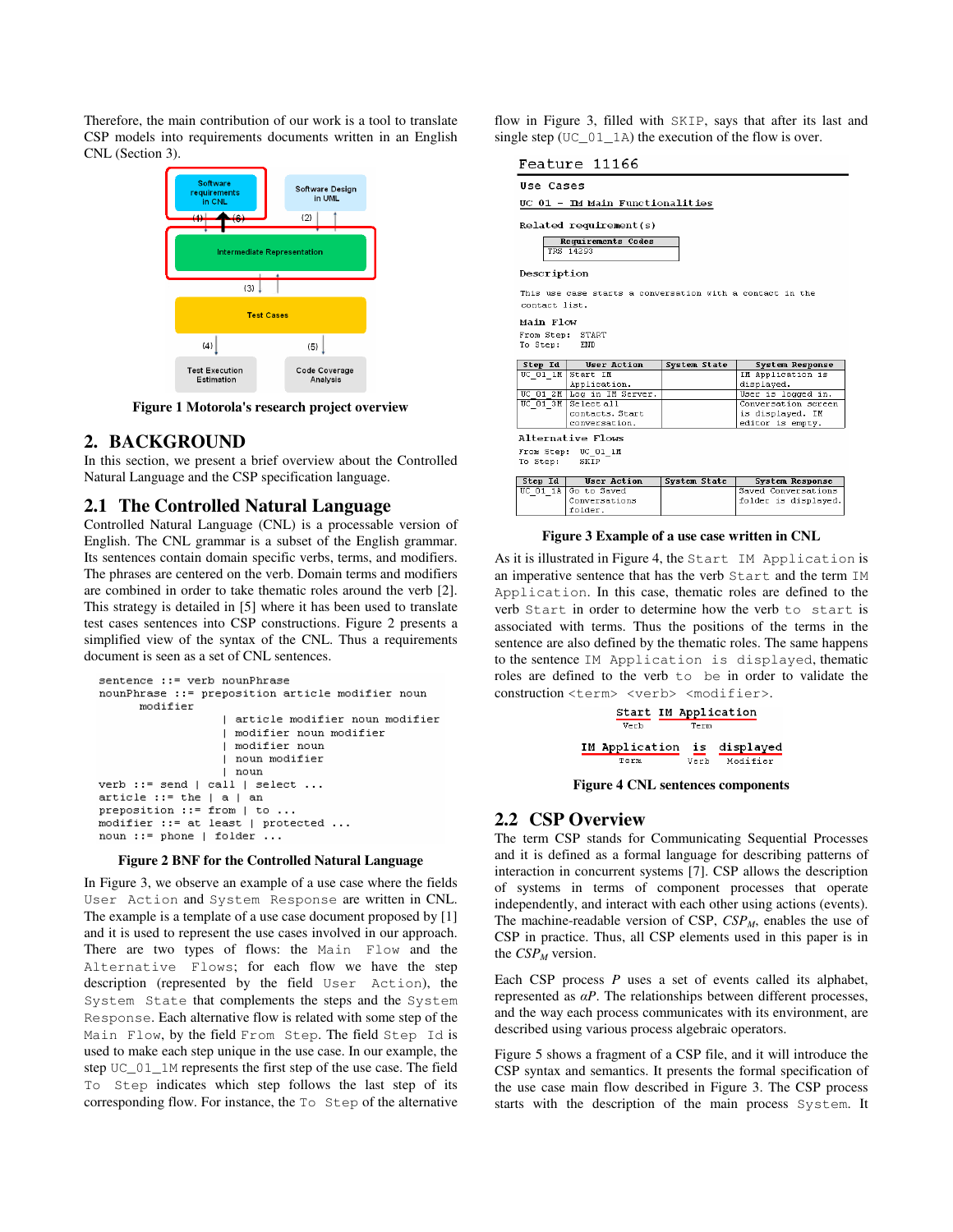represents a sequential composition (;) between the process UC\_01\_1M and itself. This means that System starts behaving like UC\_01\_1M and will behave like itself (recursively) only when UC\_01\_1M terminates successfully.

```
include "CSP HEADER USER.csp"
-- Use Case: IM Main Functionalities
-- Description:
\sim \simThis use case starts a conversation with
                 a contact in the contact list.
-- Requirements: TRS 14293
UC 01 1M =steps -> start. DTSTA APPLICATION. (IM APPLICATION, {}) ->
expectedResults -> isstate.DTISS_APPLICATION_STATEVALUE.
        (IM_APPLICATION, { ) ) . (DISPLAYED_VALUE, { } ) ->
(UC_01_2M_{1}] UC_01_1A)UC_01_2M =--> login.DTLOG_APPLICATION.(IM_SERVER_APPLICATION,{})->
stepsexpectedResults -> isstate.DTISS_USER_STATEVALUE.(USER, {}).
        (LOGGED_IN_STATE, {}\) ->
UC_01_3M\text{UC\_01\_3M} =
steps -> select. DTSEL LISTITEM. (CONTACT ITEM. {ALL}) ->
start. DTSTA LISTITEM. (CONVERSATION ITEM, {})-
expectedResults -> isstate.DTISS_SCREEN_STATEVALUE.<br>(CONVERSATION_SCREEN, {}).(DISPLAYED_VALUE, {})->
isstate.DTISS_FIELD_STATEVALUE.(IM_EDITOR_FIELD,()).
        (\text{EMENT} STATE, ()) ->
SKIP
```
#### **Figure 5 CSP file example**

A prefix  $(x \rightarrow P)$ , where x is an event and P is a process, represents the process that waits indefinitely by x, and then behaves like the process P. In our example, the event isstate.DTISS\_USER\_STATEVALUE.(USER.{}).(LOG GED\_IN\_STATE,{}) is offered to the environment and, if it accepts the event, then the event occurs and the process behaves like UC\_01\_3M.

The external choice (also known as deterministic choice) determines a choice between two processes and it is up to the environment deciding which one to engage. In Figure 5, (UC\_01\_2M [] UC\_01\_1A) means that the environment decides whether UC\_01\_2M or UC\_01\_1A will be chosen.

In the CSP Algebra, there are two primitive processes: STOP and SKIP. STOP doesn't communicate anything and it is used to describe the break of a system, as well as a deadlock. SKIP indicates that the execution was contained with success.

A CSP specification can be described using three complementary semantic models: traces, failures and failures-divergences [7]. In our work, we are concerned with the traces model, which describes the sequences of events a process can perform.

## **3. THE CSP2CNL TOOL**

The CSP2CNL tool translates use cases documents written in the CSP notation into their corresponding Microsoft Word 2003 [4] documents, written in the English CNL. That is, it transforms formal specifications into English documents.

The CSP2CNL tool has been developed to be part of a major tool, called TaRGeT. TaRGeT or Test and Requirements Generation Tool is also related to Motorola's context, and it is being developed by the Research Team. The TaRGeT tool as suggested, gives support to automatic generation of test cases and requirements. TaRGeT automates a systematic approach for dealing with requirements, design and test artifacts in an

integrated way. Test cases can be automatically generated from both use cases written in natural language and UML sequence diagrams. Moreover, existing test cases can be used to automatically generate or indicate necessary updates to requirements documents.

In our approach, the use cases documents can be written in two different templates defined by [1]. Thus, the use cases can be specified as user view use cases or component view use cases. The main difference between a user and a component view use case is that the first one is generated from requirements documents and the second one is generated from architecture documents. The user view use cases clearly describe the system behavior when one single user executes it, by specifying the user operations and expected system responses. In the other hand, a component view use case specifies the system behavior based on the user interaction with the system components. In this view, the system is decomposed into components that concurrently process the user requests and communicate among themselves.

For each user view use case, it can be defined a related component view use case, and user view steps are decomposed into component messages exchange. In the component view, it is defined the component that is invoking an action and the one that is providing the service. It is a message exchange process composed by a sender, a receiver and a message. The user from the user view use case is viewed here as a component, and can either send or receive messages to and from components, respectively. A component can also send a message to itself. These particularities enable the definition of concurrent scenarios. Thus, components can share resources and exchange messages.

Both user and component view use cases are translated to their formal model specifications in CSP by the Use Model Generator tool proposed in [1]. The use cases are first written according to the CNL grammar before the translation to their corresponding CSP models. Once the CSP models are created, they become the input to the TCRev tool[10], as can be seen in Figure 6. Then, the TCRev tool creates automatic test cases from the input CSP models or it creates updated CSP models that will be our CSP2CNL tool input files in order to generate the English user or component view use cases documents.



**Figure 6 CSP2CNL tool's scenario** 

Our CSP2CNL tool is not yet working attached to the Use Model Generator and nor to the TCRev. And neither the three of them is yet attached to the TaRGeT. But the idea is that they will be accessed from the TaRGeT's main menu, as it is illustrated in Figure 7. Then, the user chooses any updated test artifact. After that, the artifact will be transformed into its CSP model, which is the intermediate representation to assure the consistency between artifacts as well as generate new artifacts automatically; this CSP model is never seen by the end user (following the philosophy of hidden formal methods). And finally, our tool receives the CSP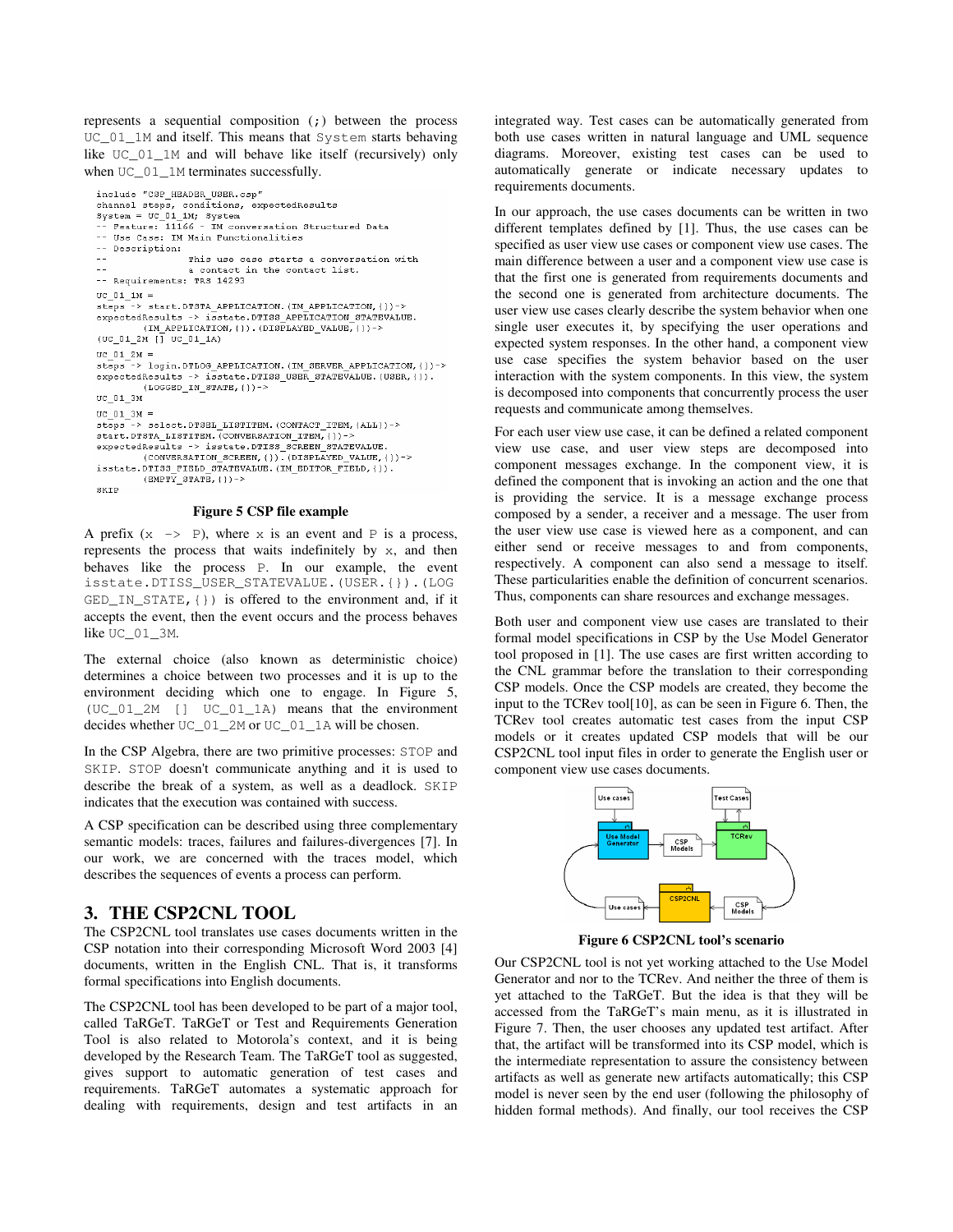model and generates its corresponding use case document in English.



**Figure 7 TaRGeT's menu for the CSP2CNL tool** 

Just for illustrating in this paper the scenario we are trying to explain, after the user chooses the Update Requirements option, the TaRGeT will open the Test Cases tab, showing all updated test artifacts. Thus, in order to update their corresponding requirements documents, first it is necessary to choose a single test suite, and to right click over it, as it is showed in Figure 8. Then, after that, the user should click in the Update Requirements option. Finally, the tool generates the use case document corresponding to the selected test cases. As can be noticed, the user does not need to deal with the CSP models generated during the updating process.



**Figure 8 Updating requirements from test cases** 

Due to the fact that either the user or component view use cases represent different views of the system requirements, they also have distinct CNL template documents representations. The Use Model Generator receives each template document and creates different CSP model structures that will be the input files to the TCRev tool to generate their corresponding automatic test cases documents and the test cases' CSP models. So, each model has particularities that have to be treated separately in order to generate their corresponding use cases documents. Thus, our CSP2CNL gives a different treatment to both user and component view CSP models generated. The following subsections summarize our tools' functionalities.

## **3.1 User View Use Case Generation**

The CSP2CNL tool reads the input CSP file, which comes from the TCRev tool, in order to identify whether it is a user or a component view representation. It is done by checking via a regular expression if the term Comp is presented inside the file. A more detailed explanation about the use of the term Comp is presented in Section 3.2. If the term is not found, then the current CSP file is an instance of a user view file.

Next, the tool executes the file parser, keeping in Java objects the information about its corresponding use case(s). A major object is created to keep the feature information and the use case(s). Each use case is treated as an object that keeps the use case id, name, and flows. The use case flows are also represented as an object that stores the information regarding to the flows in order to make it possible to organize all the steps, found in the CSP file, into main and alternatives flows. Each flow has its From Step and To Step attributes, and its set of sequential steps.

Then, for each step, three possible CNL sentences types are generated: one for the User Action, another, if any, representing the System State, and another for the System Response. Taking the event select.DTSEL\_LISTITEM (CONTACT\_ITEM,{ALL}) in step UC\_01\_3M as an example in Figure 5, the CNL generation is done as follows, using the adopted knowledge base.

- The sentence's verb (Select) is found by the channel select.
- The restriction DTSEL\_LISTITEM is applied to the verb's argument (CONTACT\_ITEM,{ALL}). The verb's argument is also translated to CNL. In this case, CONTACT\_ITEM becomes contact in CNL. The modifier ALL is also translated to the CNL term all. The xml specification of the modifier in the CNL Lexicon base defines how the modifier will be appended to the sentence. In this case, the definition of the modifier ALL says that it comes before the term it modifies, and makes the term go to its plural form. At this point, the CSP sentence is already translated to its corresponding CNL sentence: Select all contacts.

As the use cases, flows and steps were already organized in objects, which represents the links between feature and use cases, use case and flows, and flows and steps, finally the tool is apt to structure the Word 2003 document, as it is illustrated in Figure 3. This functionality is summarized in Section 3.3.

## **3.2 Component View Use Case Generation**

As it was mentioned before, the treatment given to component view CSP models, so that it is possible to translate them into use cases CNL documents, is quite different from the one given to user view CSP models. It happens because the component CSP model structure itself is different from the one adopted in the user CSP. This difference is well described in Chapter 4 of [1].

Figure 9 shows an example of a fragment of a component CSP file. One of the differences that can be noticed is that the events now have their names suffixed by Comp, making the user and component view CSP alphabets different.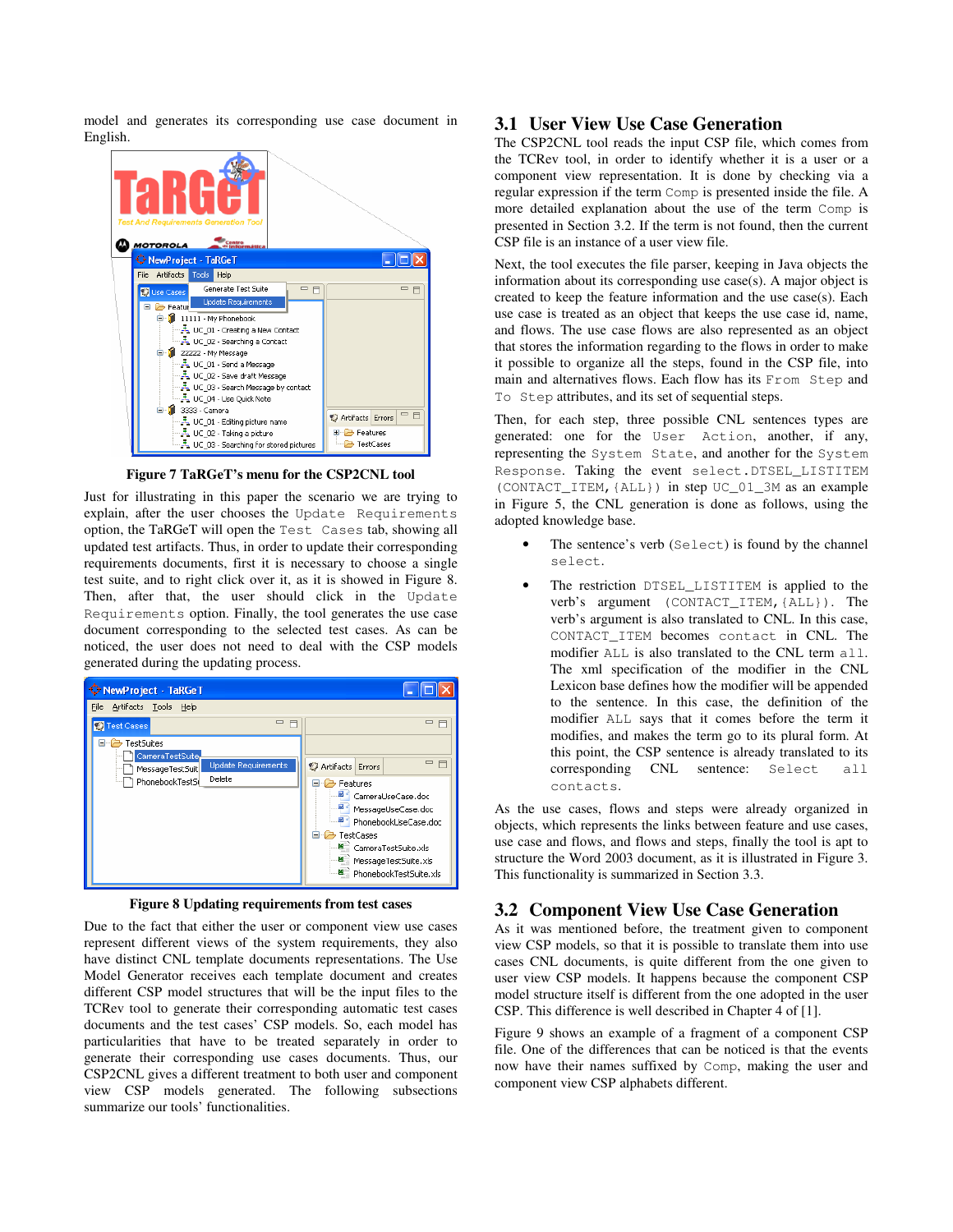Each component process is defined as a sequence of messages communicated with other component. Figure 9 is illustrating only the USER\_P process, which groups all the messages exchanged between the component USER and the other components for the presented use case. The remaining processes, that groups the messages related to other use case components, is structured in the same way as the USER\_P process.

```
include "CSP HEADER USER.csp'
nture - Car manufacturer<br>System = USER P; System<br>System = USER P ||| MESSAGE APP P ||| MESSAGE VIEWER P<br>|| MENU CONTROLLER P ||| MESSAGE_STORAGE_APP_P<br>|| MENU CONTROLLER P ||| MESSAGE_STORAGE_APP_P
             | | | LIST APP_P | | | DISPLAY_APP_P
-- Feature: 12898
-- Produce: 12050<br>-- UseCase: UC 02-Incoming message is moved to<br>-- the Important Messages folder.
USER P =-- Scenario Case: Incoming message is moved to
                                 the Important Messages folder.
 USER_UC_02
USER UC 02 =.<br>Step: UC 02 1M-Message: Read incoming message.
 -- Step: UC UZ IM-MESSAGE : REGI INCOMING MESSAGE<br>
readComp.USER.MESSAGE APP.DTREA SENDABLEITEM.<br>
-- Step: UC O2 3M-MESSAGE,() -><br>
-- Step: UC O2 3M-MESSAGE : Open the menu.<br>
openComp.USER.MESSAGE APP.DTOPE MENU.(CSM MENU 
 -- Step: UC 02 5M-Message: "Move to Important Messages"<br>-- Step: UC 02 5M-Message: "Move to Important Messages"<br>-- option is displayed.<br>isstateComp.MENU CONTROLLER.USER.DTISS MENUITEM_STATEVALUE.
             (MOVE TO IMPORTANT MESSAGES OPTION, ()).<br>(DISPLAYED VALUE, ()) ->
      Step: UC 02 6M-Message: Select the
                  "Move to Important Messages" option.
 selectComp.USER.MESSAGE APP.DTSEL MENUITEM.<br>(MOVE TO IMPORTANT MESSAGES_OPTION,()) ->
  (AREV_GC_OS_aW [] AREV_GC_OS_3E)
USER UC 02 9M =
  -- Step: UC 02 9M-Message: "Message moved to Important
 (MESSAGE MOVED TO IMPORTANT MESSAGES FOLDER, ()).<br>(DISPLAYED VALUE, ()) -><br>-- Step: UC 02 10M-Message: Wait for at most 2 seconds.
 -- Step: UC 02 12M-Message: wailable message is selected.<br>-- Step: UC 02 12M-Message: Available message is selected.<br>isstateComp.LIST APP.USER.DTISS SENDABLEITEM STATEVALUE.
              (AVAILABLE MESSAGE, ()). (SELECTED VALUE, ())
 \begin{array}{c} \n \texttt{USER\_P} \n \end{array}USER UC 02 3E =
 -- Step: UC 02 3E-Message: Confirm memory information dialog.<br>confirmComp.USER.MESSAGE APP.DTCON DIALOG.
 (MEMORY INFORMATION DIALOG, ()) -><br>-- Step: UC 02 4E-Message: Message content is displayed.<br>isstateComp.MESSAGE APP.USER.DTISS FIELDVALUE STATEVALUE.
```
#### **Figure 9 Component view CSP file**

For every component use case steps there are now two CSP events. Each CSP event shows the sender and receiver components involved in its message exchange. In Figure 9, the message Read incoming message has the CSP notation in the USER\_UC\_02 process as readComp.USER.MESSAGE\_ APP.DTREA\_SENDABLEITEM.(INCOMING\_MESSAGE,{}). Between the event name (readComp) and the restriction name (DTREA\_SENDABLEITEM) comes the sender (USER) and receiver (MESSAGE\_APP) components.

As it was mentioned in Section 3.1, the CSP2CNL tool reads the input CSP file that comes from the TCRev tool, in order to identify whether it is a user or a component view representation. It is done by checking via a regular expression if the term Comp is presented inside the file. Next, just like what happens in the user view use case generation, the tool executes the file parser, keeping in Java objects the information about its use case(s). Then, for each step of the flows, two possible CNL sentences are generated: one for the Message exchanged by the components, and another, if any, for the representation of the System State. Taking the event readComp.USER.MESSAGE\_APP.DTREA\_SENDABLE

ITEM.(INCOMING\_MESSAGE,{}) in Figure 9 as an example, the CNL generation is done as follows.

- The sentence's verb (Read) is found by the channel readComp.
- The sender (User) and receiver (Message App) components are extracted from the CSP sentence by the terms USER and MESSAGE\_APP.
- The restriction DTREA\_SENDABLEITEM is applied to the verb's argument (INCOMING\_MESSAGE,{}). The verb's argument is also translated to CNL. In this case, INCOMING\_MESSAGE becomes incoming message in CNL. If there were modifiers to the verb's arguments, they would also be translated to CNL and appended to the sentence regarding their definition in the CNL Lexicon base. At this point, the CSP sentence is already translated to its corresponding CNL sentence: Read incoming message.

In order to organize the steps into their corresponding flows, it is necessary to group all messages by their components. Figure 10 illustrates only the messages where the USER component acts as a sender or receiver. As can be noticed, not every step involved in the use case example can be recovered using only the USER\_P process described in Figure 9. This means that, to retrieve the whole use case description it is necessary to first read every single process in the complete CSP file, and then assemble the flows by their corresponding steps. Each step that ends with the letter M belongs to the use case main flow, for instance the step UC\_02\_1M. The steps ending with the letter E belongs to an alternative flow.

#### Feature 12898

|                 |  |  | UC 02 - Incoming message is moved to the Important |
|-----------------|--|--|----------------------------------------------------|
| Messages folder |  |  |                                                    |

Main Flow

From Flow START<br>END To Flow

| <b>Step</b>     | Sender      | <b>Message</b>       | <b>System State</b> | Receiver    |
|-----------------|-------------|----------------------|---------------------|-------------|
| UC_02_1M        | User        | Read incoming        |                     | Message App |
|                 |             | message.             |                     |             |
| UC 02 2M        | Message App | Open incoming        |                     | Message     |
|                 |             | message.             |                     | Viewer      |
| UC_02_3M        | User        | Open menu.           |                     | Message App |
|                 |             |                      |                     |             |
| UC 02 4M        | Message App | Display menu.        | Important           | Menu        |
|                 |             |                      | Messages feature    | Controller  |
|                 |             |                      | is on.              |             |
| UC 02 5M        | Menu        | Move to Important    |                     | User        |
|                 | Controller  | Messages option is   |                     |             |
|                 |             | displayed.           |                     |             |
| UC 02 6M        | User        | Select Move to       |                     | Message App |
|                 |             | Important            |                     |             |
|                 |             | Messages option.     |                     |             |
| UC 02 7M        | User        | Select Move to       |                     | Message App |
|                 |             | Important            |                     |             |
|                 |             | Messages option.     |                     |             |
| <b>UC 02 8M</b> | Menu        | Save message to      | Message storage     | Message     |
|                 | Controller  | Important            | is not full.        | Storage App |
|                 |             | Messsages folder.    |                     |             |
| UC 02 9M        | Message     | Message moved to     |                     | User        |
|                 | Storage App | Important Message    |                     |             |
|                 |             | folder is displayed. |                     |             |
| UC 02 10M       | User        | Wait for at most 2   |                     | User        |
|                 |             | seconds.             |                     |             |
| UC_02_11M       | Message App | Next inbox           |                     | List App    |
|                 |             | message is           |                     |             |
|                 |             | highlighted.         |                     |             |
| UC 02 12M       | List App    | Avaiable message     |                     | User        |
|                 |             | is selected.         |                     |             |

#### **Figure 10 Component view use case example**

As the use cases, flows and steps were organized in objects, finally the tool is apt to structure the Word 2003 document, summarized in the next Section. Figure 10 illustrates the